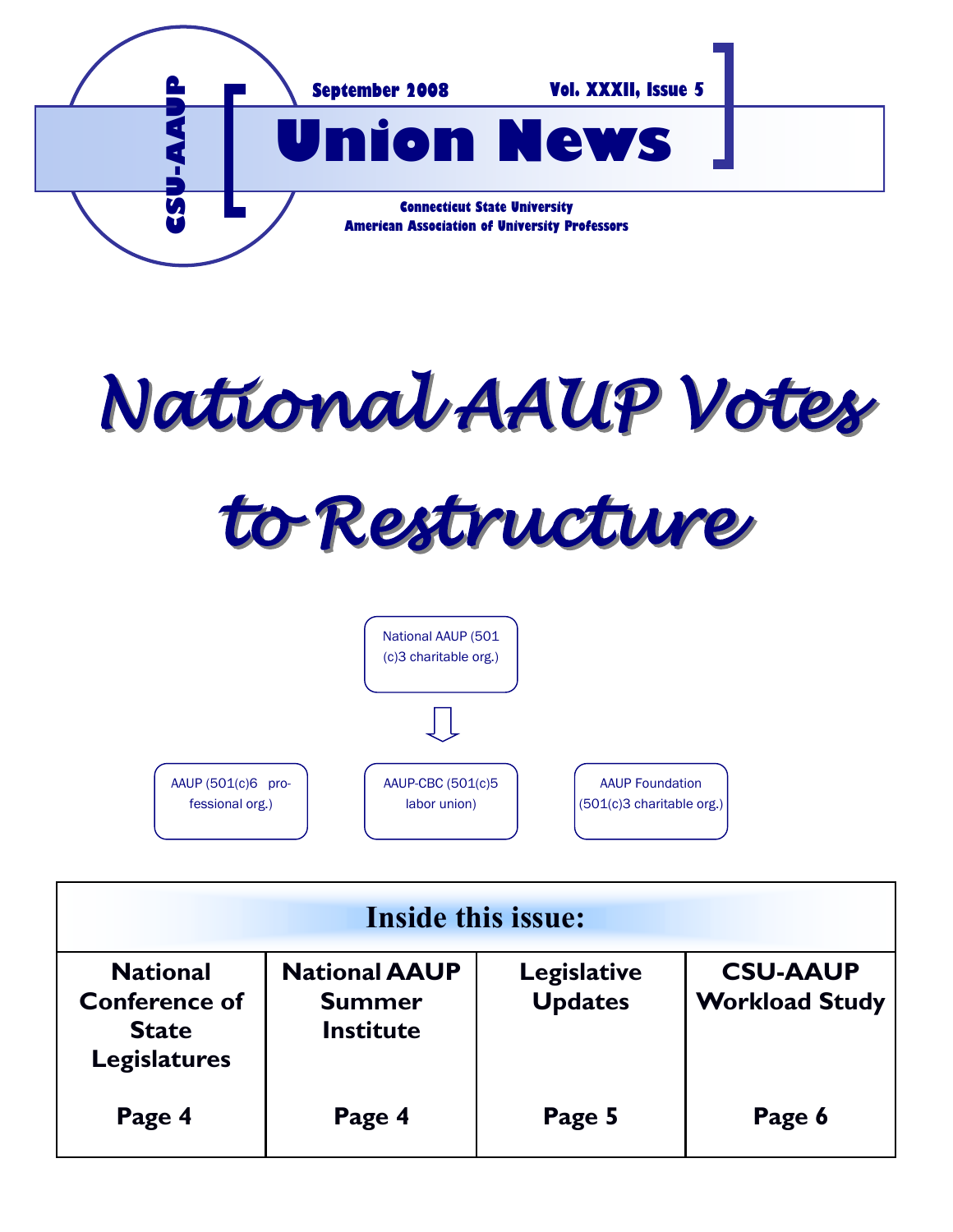## **Dates to Remember**

- **9/20:** DEC Chairperson informs penultimate year tenure candidates (Jan. hires) in writing of evaluation process
- **9/25:** Promotion candidates must inform the department Chairperson and DEC Chairperson in writing of desire to be considered for promotion
- **9/26:** Salary increase will be reflected in your paycheck
- **10/1:** DEC Chairperson informs first year renewal (Jan. hire), second year renewal (Jan. hire), penultimate year tenure (Aug. hire), promotion (all), and professional assessment (all) candidates in writing of the evaluation process
- **10/10:** 1st year renewal candidates (Jan. hires) and penultimate year tenure candidates (Jan. hires) submit relevant materials for consideration to the DEC
- **10/20**: DEC submits evaluations and appropriate recommendations to the Dean for 1st year renewal candidates (Jan. hires); 2nd year or later renewal candidates (Jan hires), penultimate year tenure candidates (Aug. hires) and all promotion candidates submit relevant materials for consideration to the DEC
- **10/25:** Dean submits recommendations for first year renewal candidates (Jan. hires)

#### *Union News*

CSU-AAUP Central Connecticut State University Marcus White Hall, Rooms 305, 307 & 310 New Britain, CT 06050 Phone (860) 832-3790 Fax (860) 832-3794 Email: aaup@ccsu.edu Website: www.ccsu.edu/aaup/csu

> Editor: Ellen Benson Bensonell@ccsu.edu

# **Are You a Member?**

Every full and part-time instructional faculty member, counselor, librarian, coach, and athletic trainer is a member of the CSU-AAUP bargaining unit. However, you must declare your desire to be a member of the professional organization of AAUP. Dues are the same, regardless of your membership status, but being a member entitles you to many benefits such as discounts on car rentals, cell phone service, tires, amusement park admission, and legal services. In addition, you will be able to take advantage of group discount rates for automobile, homeowner's, life, and professional liability insurance. The most important benefits of membership are the right to vote in AAUP elections and the right to run for office. If you are unsure of your membership status, please contact your local AAUP office. You may also view the many benefits available to you on our website at www.ccsu.edu/aaup/csu.

## **Salary Increases**

As of August 29, all continuing part-time faculty will receive a 4.5% salary increase, and there will be a 3.0% increase to the full-time faculty payroll as per the 2007-2011 CSU-AAUP/BOT Collective Bargaining Agreement. (An additional 2.5% increase to the payroll will take place in March 09). Full-time faculty do not receive an across the board increase. Rather, individuals at the lower end of the salary range for each rank (i.e., Instructor, Assistant Professor, Associate Professor, and Professor) will receive larger percentage increases than individuals at the upper end of the salary range. The logic behind this method is that it moves individuals through the salary range more quickly, so they are able to obtain the maximum salary for their rank sooner. The increase will be reflected in the paycheck received on September 26.

## **Long-Term Care Program Benefit**

The open enrollment period for the MetLife Long-Term Care Program will be extended to December 1, 2008. For information about the program, please contact MetLife directly at 1-800-582-2889.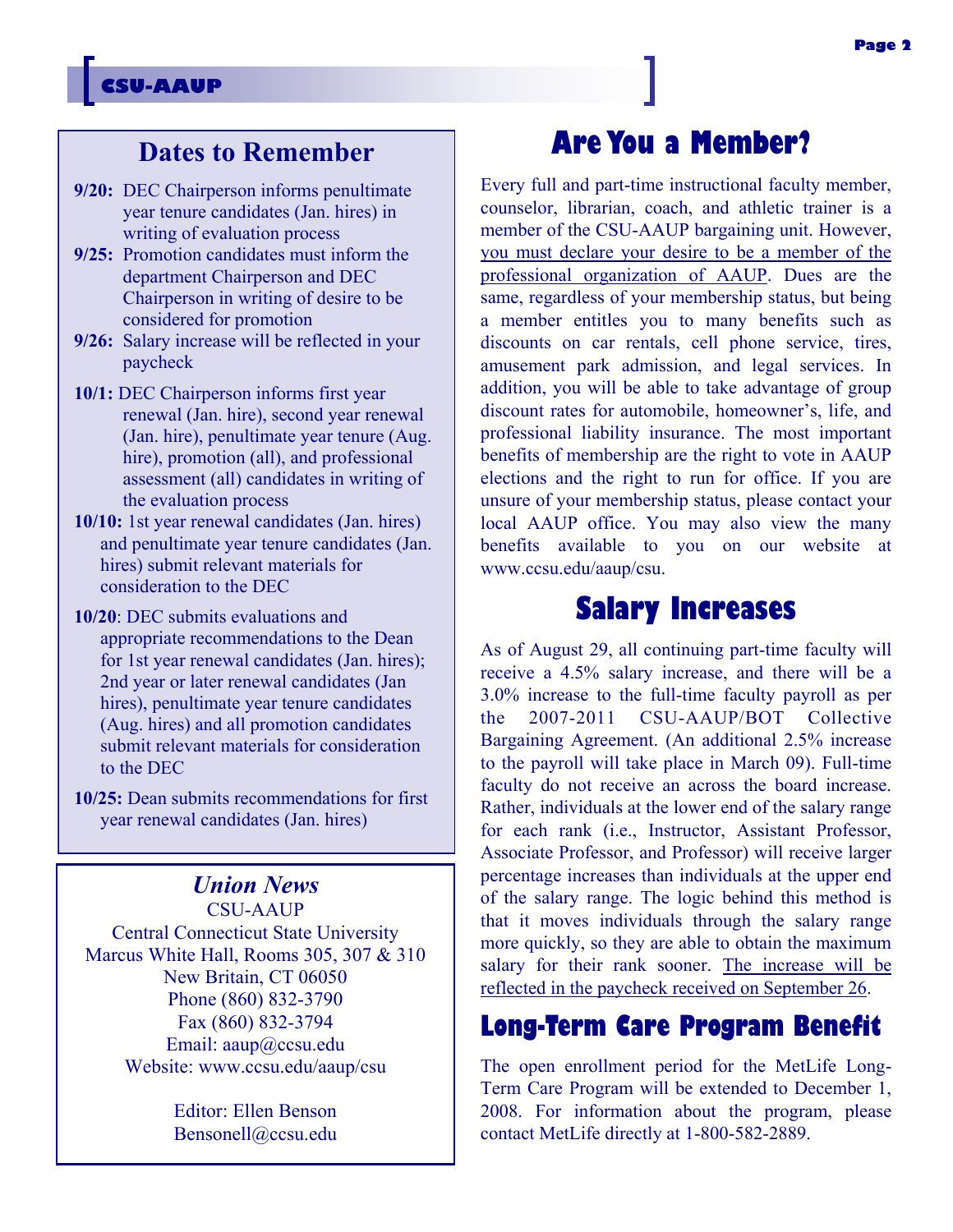# **National AAUP Votes to Restructure and Censures a CT Institution at its Annual Meeting**

#### **Restructuring**

At its ninety-fourth Annual Meeting, the members present voted to approve a major reorganization of National AAUP. The organization, which has been designated as a 501(c)3 charitable organization since 1915, will separate into three related organizations: a professional association, a foundation, and a labor union. Stricter enforcement of IRS regulations was the major impetus for the restructuring, but leaders argued that the change will also allow the AAUP to improve its services to its members. The reorganization follows a three-year process of reviewing the AAUP's governance and operations.

The substance of the reorganization has not been controversial in itself, but discussion allowed members and chapters to voice concerns about management of the organization. The AAUP has experienced serious meltdowns in its financial and membership departments over the past few years. These concerns have caused some larger collective bargaining chapters, such as UConn and Wayne State, to withdraw from the CBC, the union branch of the organization.

The AAUP has reassured the membership that it will address these concerns prior to the implementation of restructuring. Even though approved by the body, reorganization will not immediately take effect. This fall, the AAUP will make a formal presentation to the IRS, and its review and subsequent negotiations will take approximately one year to complete. The organization will then allow a year for the governing bodies to review progress on membership, administration and finances. If the governing bodies are satisfied with the progress and agree that the AAUP is prepared for the reorganization, then and only then will implementation of the reorganization take place. Therefore, it is estimated that the restructuring will not be implemented until January 2010.

The changes in the national organization are unlikely to affect how CSU-AAUP functions and serves its members.

#### **Censure List**

Also at the Annual Meeting, delegates voted to place the University of New Haven (UNH) on its list of censured administrations. The AAUP investigating team concluded that the UNH administration disregarded widely accepted academic standards when it decided to dismiss English professor Marianna Vieira last year. Vieira was dismissed by action of the Dean of Arts and Sciences at the same time that she was recommended by her department for retention and promotion. At the time of her dismissal, Vieira had been on the UNH faculty for fourteen years, six as a part-time instructor and eight on full-time, non-tenuretrack appointments.

In defending the dean's action, the administration said that because Ms. Vieira's position was non-tenure track, the dean had the authority to dismiss her without first demonstrating adequate cause for the action and affording other protections characteristic of a tenure system, including review of the administration's decision by the governing board, and, in the event dismissal is sustained, receipt of severance pay.

The UNH faculty grievance procedure found unanimously in Viera's favor on all charges and recommended that she be given a multiyear reappointment. The administration rejected these findings, as it had earlier disregarded a strong protest from the tenured members of the English Department.

The administration's reason for dismissing Vieira, based on nine student complaints stretching over seven years on matters including grading, plagiarism, and attendance regulations, was "a pattern of behaviors that were inconsistent with common sense notions of professionalism and civility in addressing students and their concerns." The administration acknowledged that it had not evaluated the merit of the complaints and that its concern was that Vieira had shown a pattern of insensitivity to the complainants.

The investigating team reviewed the nine complaints, found some indication of unprofessional conduct in only one of them, and found nothing approaching adequate cause for dismissal. The team expressed its strong doubt whether the administration would have moved to dismiss Vieira if it did not believe it could do so unilaterally because of her nontenure-track status.

AAUP-supported standards limit full-time, nontenured faculty membership to appointments that are probationary for tenure and special appointments of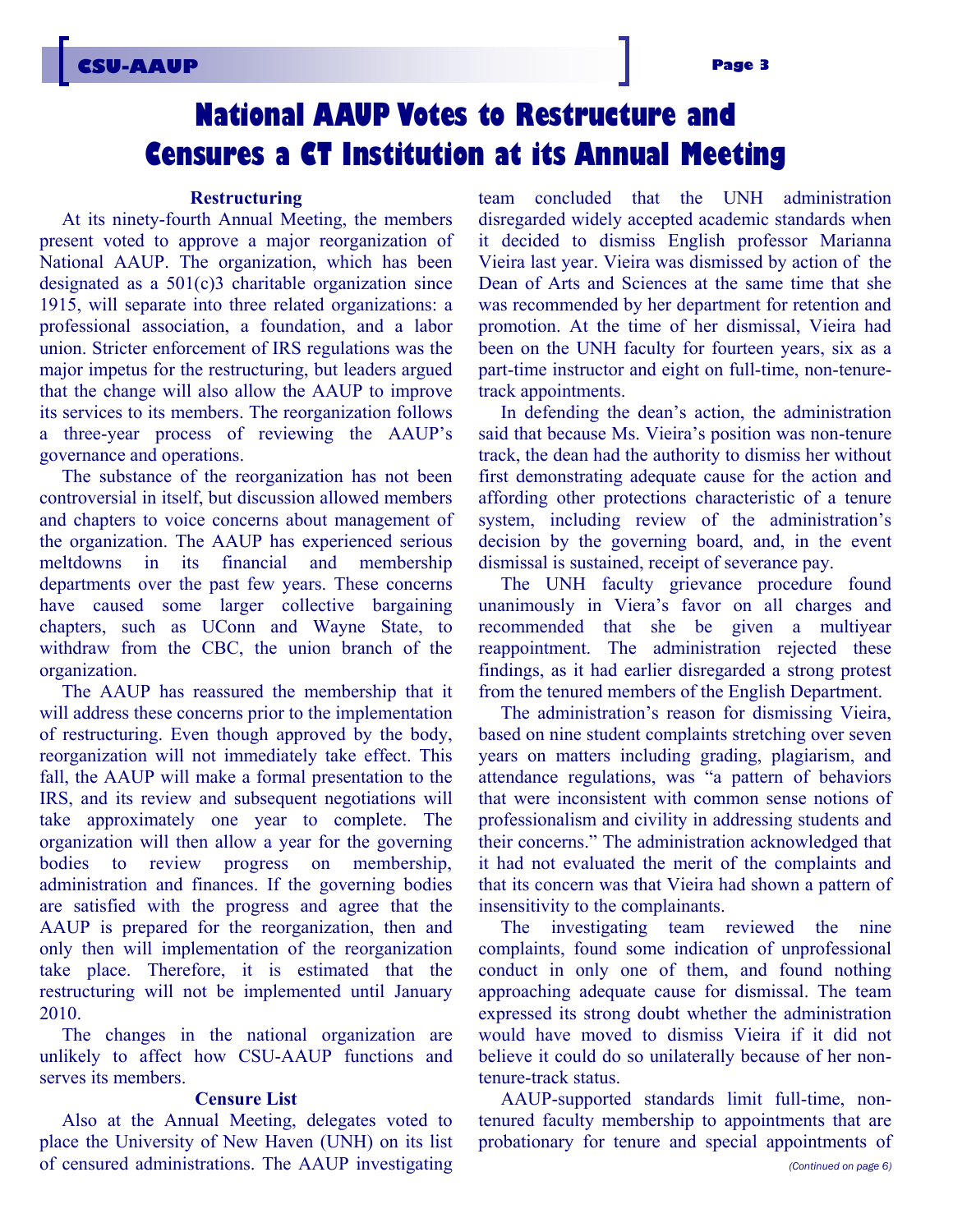# **NCSL: "Education is Economic Issue #1!" By David F. Walsh, CSU-AAUP President**

This year's meeting of the National Conference of State Legislatures (NCSL) offered both good and bad news for the nation's higher education community. The meeting, billed as the "34th Annual Summit of State Legislative Leaders from Across the Country", remains an important forum for the presentation of public policy recommendations and the assessment of national trends in state support for public services.

On the positive side, panelists were united in the belief that higher education, particularly public higher education, belongs at the top of every state's political agenda. In the words of Roberts Jones, Education and Workforce Policy Director for the state of Virginia, "education is economic issue number one for America's future." Both the nation's ability to compete globally and each state's economic well-being depend on the development of a quality workforce. Panelists urged legislators and higher education stakeholders to resist cuts in the budgets of public colleges and universities during the current recession and argued that the importance of public colleges to America's future is destined to increase even more due to two factors. First, demographic changes in the American population mean that unprecedented numbers of minority, urban, and young people will be entering the national workforce. In the past, such groups were often allowed to fail in K-12 school systems and were ignored by institutions of higher learning; now 83% of new jobs will require a bachelor's degree and these groups will constitute a major part of the workforce of most states (Jones). Only public colleges and universities offer sufficient capacity and affordability to educate these first-generation college students. Second, the rest of the world has caught up to the United States in the number of scientists, engineers, and other technical specialists graduated each year. A new national program to increase the number of bachelors and graduate degrees, similar to that of the 1950s and 60s, will be needed if the US is to retain its position of preeminence in the global economy.

On the negative side, panelists reported the continuation of two adverse trends dating from the 1990s: the hugely disproportionate funding of major, private universities (through endowments) vis-à-vis their public competitors, and flat or reduced spending on instruction within public institutions of higher learning. In addition, most states reported a continued decline in support for higher education as a share of their total budgets. Causal factors cited included ballooning costs of healthcare and social services for the needy, unsustainable increases in spending for incarceration, and public resistance to establishing new taxes or increasing existing ones. Legislators also reported that the budgets for higher education often represent the state's largest source of discretionary funding. In hard times, the assumption is made that these funds can be cut because students and their parents will compensate by paying higher tuitions. Several legislators noted that the political costs of such cuts are often minimized by increasing student aid (which they frankly admitted is never sufficient to retain the neediest students) and by defining higher education as a "private good" for which people should be prepared to pay. Of course, such political actions contradict the goal of renewing and expanding higher education opportunities cited by Jones and others. The current environment of intense competition for public resources demands vigorous political action from national unions like AAUP, AFT, and NEA, and from locals such as CSU-AAUP.

### **Summer Institute**

Twelve participants from CSU-AAUP attended National AAUP's 2007 Summer Institute at the University of Rhode Island at Kingston at the end of July.

The goal of the annual four-day workshop is to provide participants the opportunity to strengthen their union skills and knowledge in a number of areas, as well as to network with fellow AAUP members. Practical skills such as how to defend a grievant are emphasized. This year, over twenty-five workshops were featured. Workshops vary from year to year so the conference remains valuable to newly elected faculty representatives, veteran faculty leaders, and union staff.

Over 150 AAUP members, both full-time and part -time, from across the country attended the Institute.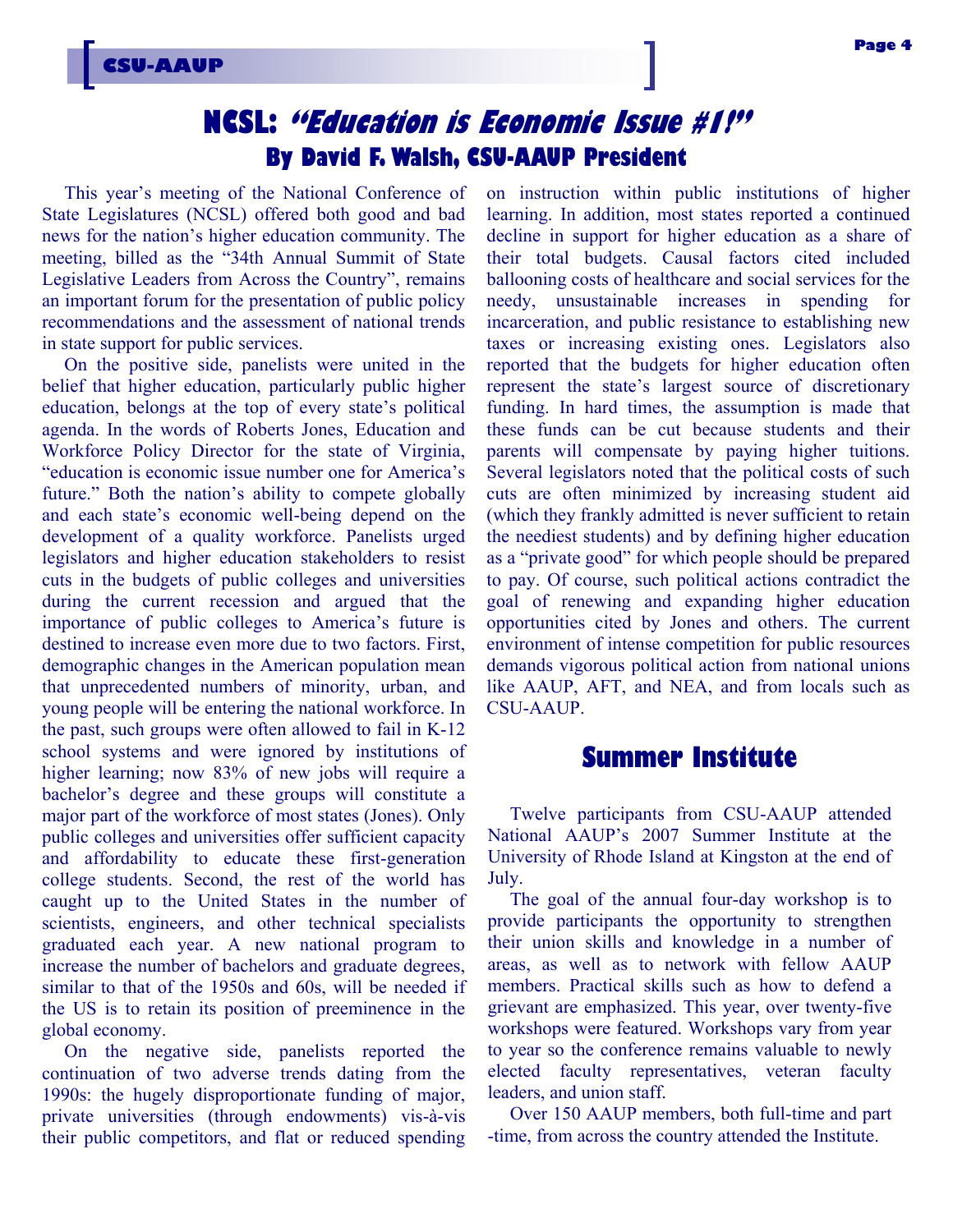## **Legislative Updates**

#### *Hiring Freeze*

During the last week of May, CSU instituted a hiring freeze to comply with Governor Rell's order for all executive branch agencies. Therefore, all open administrative and faculty positions that are currently not filled, or where a bona fide offer of employment, in writing, was not made by the close of business on May 29, 2008, will not be filled. However, there are some exceptions. According to a System Office memo, a university may request an exemption to hire instructional faculty, but a written justification must be provided.

#### *Budget Cuts*

Governor Rell announced in late June that she would be cutting 3% to 5% of the budgets of state agencies to help with the worsening economy. For CSU, the rescission is \$4,616,470, about 2.8% of the General Fund appropriation. In Chancellor Carter's testimony about this reduction, he stated that "our expense reductions have been primarily personnelrelated, since that is our largest expense item: for example, the universities and the System Office are holding vacancies open and reducing overtime, as well as reducing travel, services and supplies. As of July 8, 2008, the universities and the System Office were holding 171 positions vacant, with no plans to fill these positions in the immediate future. Admittedly, these reductions will make it more difficult to serve our students at the same level as in the past. We may see an increase in class size in some classes. There may also be some impact on certain types of academic programs as well as on student overseas travel." Chancellor Carter also asserted that there will be no cuts in institutional need-based aid and that there may be a need to phase in some programs in the student support services.

#### *Bonding*

On August 4, the State Bond Commission approved funding for \$95 million in capital improvements for the Connecticut State University System, the first phase of a 10-year, \$950 million program. The first phase of CSUS 2020 includes \$34 million for a new classroom/office building at CCSU, \$12 million for the design of a new fine arts instructional center at ECSU, \$20.4 million for a new academic building and parking center at SCSU, and \$80.4 million to build a new fine arts instructional center at WCSU.

## **May Council Meeting**

At its May 21 meeting, the CSU-AAUP Council:

- Authorized funding to send delegates to the AAUP Summer Institute, Conference on Contingent Academic Labor, and the National Conference of State Legislatures
- Approved funding for a CSU-AAUP Workload Study to be performed during the 2008-09 academic year, pending further revision and agreement over new terms with the New England Resource Center for Higher Education
- Discussed UConn-AAUP's withdrawal from the Collective Bargaining Congress of the National AAUP
- Discussed the System Office's proposed revisions to the election procedures for delegates to the Standing Advisory Committee to the Board of Governors for Higher Education

On June 10, 2008, National AAUP sent an email to its membership on the subject of "AAUP Newsletter: Tax Law Changes May Affect Faculty". Please be advised that this change does NOT affect faculty in the CSU System because they do not have an option for how they are paid.